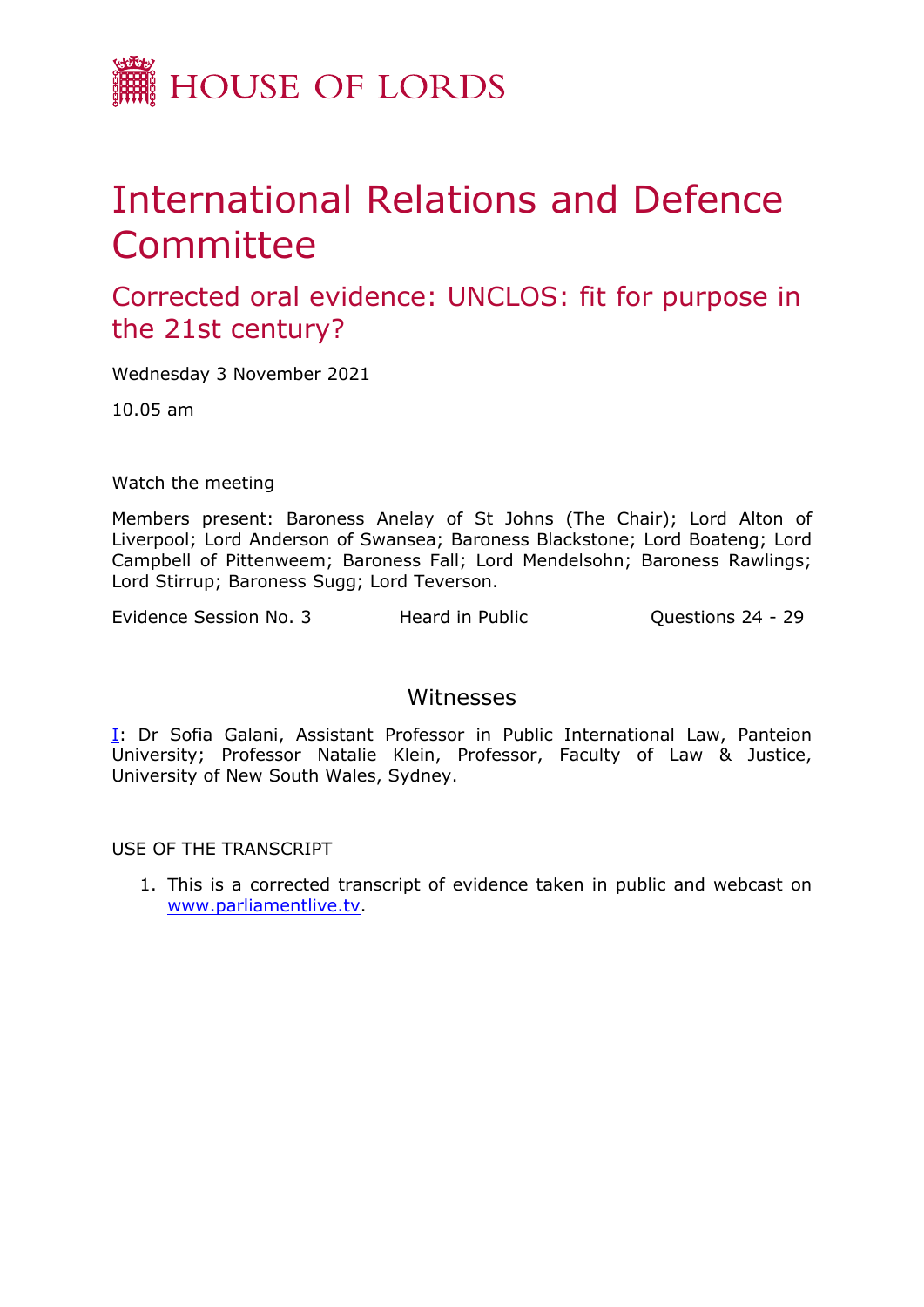## <span id="page-1-0"></span>Examination of witnesses

Dr Sofia Galani and Professor Natalie Klein.

Q24 **The Chair:** Good morning—at least it is the morning here in the UK—and a big welcome to those of our experts who are in fact in different time zones. I welcome to the meeting of the International Relations and Defence Select Committee Professor Natalie Klein from the School of Global and Public Law at the University of New South Wales in Sydney, Australia; and Dr Sofia Galani, assistant professor in public international law at Panteion University, Athens. Welcome to you both.

Thank you for joining us to contribute your expertise to our inquiry on the United Nations Convention on the Law of the Sea. We are questioning whether it is fit for purpose in the 21st century. At this stage, I always remind members and witnesses that our session is on the record, transcribed and broadcast. I also remind members of the committee to declare any relevant interests that they may have when they ask their questions.

As ever, I will begin by asking the first question, which is always rather general in nature. Then I will turn to my colleagues for more focused questions. After me, the next person with a question is going to be Lord Boateng. Starting off, how would you define maritime security? How does it relate to the existing law of the sea? May I please start with Professor Klein? I should explain that I will try to alternate between who starts first so it is not just one person who always comes second, so to speak. Professor Klein, I will hand over to you.

**Professor Natalie Klein:** Thank you for the opportunity to come and speak to you on these topics. What maritime security might mean is a broad question to start with. Traditionally we have associated it predominantly with the idea of a state's national security, but these days it is considered a much broader concept. When I talk about maritime security I tend to think about the protection of a state's land and maritime territory and the protection of its infrastructure, economy, environment and society from certain harmful acts occurring at sea.

We are looking at a wide range of interests that need to be protected and a varying number of acts that might be considered harmful. What those harmful acts might be might change over time. Some years ago, certainly, the UN Secretary-General pointed to armed robbery and piracy, as well as various trafficking offences, such as the illicit trafficking of arms or weapons of mass destruction, the trafficking of drugs or the trafficking of people, and terrorist acts. Harmful acts could even be construed as illegal fishing or deliberate harm to the marine environment. Where these particular acts or the threat of these acts is perceived as detrimental to the state, that is really where we start concentrating on maritime security. Maritime security is one frame that we can think about, but it is probably not the only one when we talk about some of these particular concerns.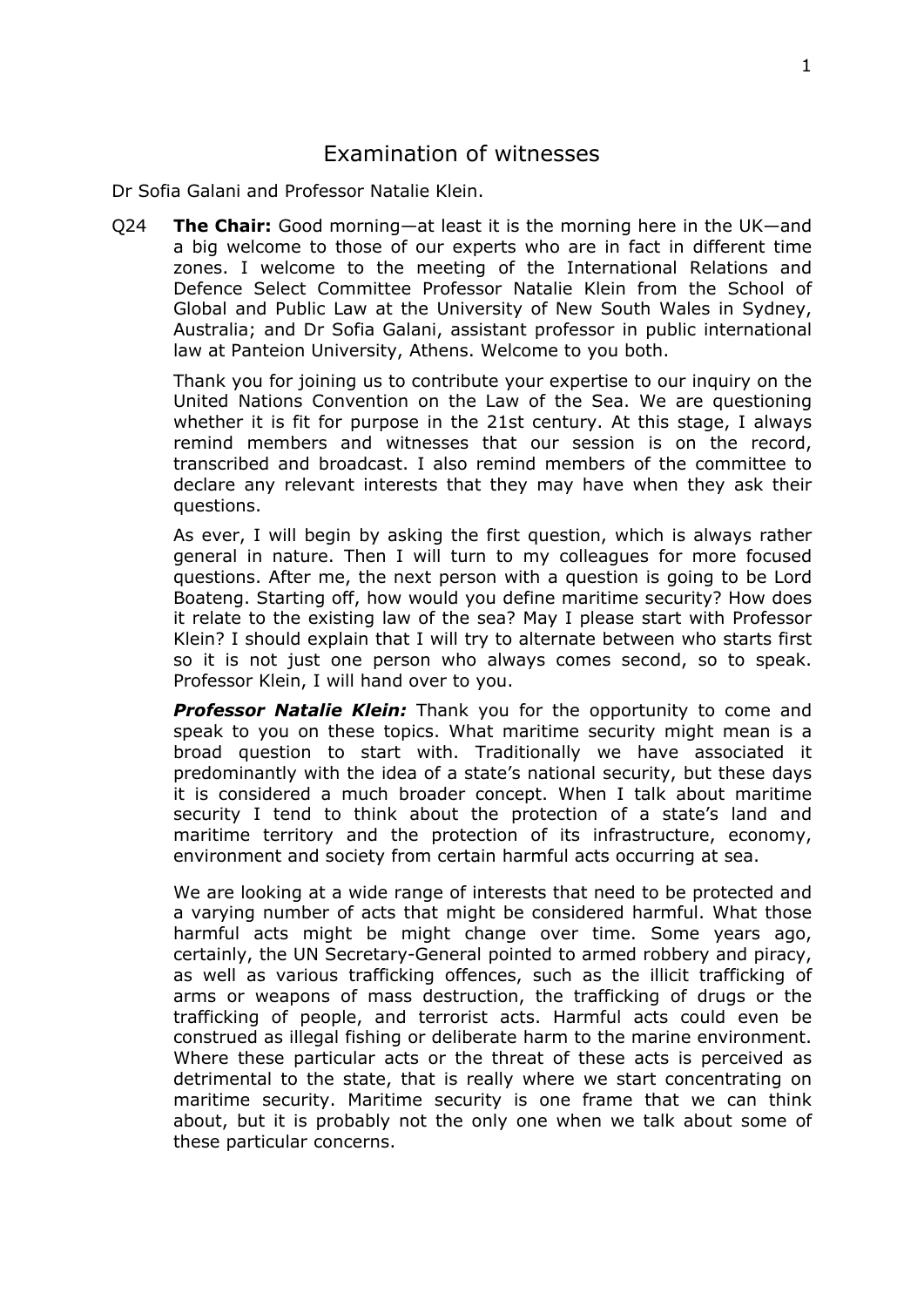In terms of how it relates to the existing law of the sea, as I am sure you are already aware from the witnesses you have heard from, UNCLOS does create the jurisdictional framework that determines what rights and duties states have in the different maritime zones. It is always very much interested in what is happening and where. UNCLOS provides the starting point for setting out the different rights and duties, particularly the policing powers of coastal states, as well as their authority, potentially, to interfere with vessels that are flagged with another state.

UNCLOS is definitely not the end point. A number of other multilateral treaties are relevant here, particularly those dealing with transnational crime. There are also instances where the Security Council will adopt resolutions that states can rely upon in acting, as we saw in relation to piracy off Somalia and in terms of enforcing arms embargos. Then we can possibly also turn to customary international law to try to fill in some gaps. It always come back to this idea of where something is happening and what is happening. That is where the law starts to premise what might be allowed in that situation.

*Dr Sofia Galani:* Thank you very much for the invitation to join you here today from Athens. I fully agree with what Professor Klein said. As far as I know in the literature and in the various strategies, we can find different definitions of maritime security. There has not been a fixed definition of maritime security. As Natalie said, our understanding of maritime security is influenced by time and space. Before 9/11 we used to talk about traditional threats such as coastal security and naval power. Nowadays we talk about a lot of other threats, such as armed robbery, piracy, drug trafficking, marine pollution and so on and so forth.

If we read the different maritime security strategies we will see that some threats are common in different regions, such as illegal fishing or marine pollution, but at the same time there are some threats that might be quite distinct in different regions, depending on their priorities and agendas. The African Union, for example, places more emphasis on oil theft and the lack of navigational aid, while the Association of Southeast Asian Nations continues to worry about armed robbery, inter-state disputes and terrorist incidents. The EU, on the other hand, places more emphasis on illegal migration and the protection of underwater cultural heritage. It is very difficult to agree on what maritime security means to different actors and different regions.

I draw attention to the fact that the Arctic and the Antarctic used to be considered safe. We did not have to worry much about maritime security in those regions. Now we do worry about maritime security in these regions. As the ice melts, it means we have a concentration of vessels and humans, so we have to worry about illegal fishing, human security and safety, and marine pollution even in those areas.

The last issue that really influences our understanding of maritime security has to do with the advancement of technology. It is often said that criminals are much faster than states in adopting and employing technology. Today, we worry about cybersecurity attacks against vessels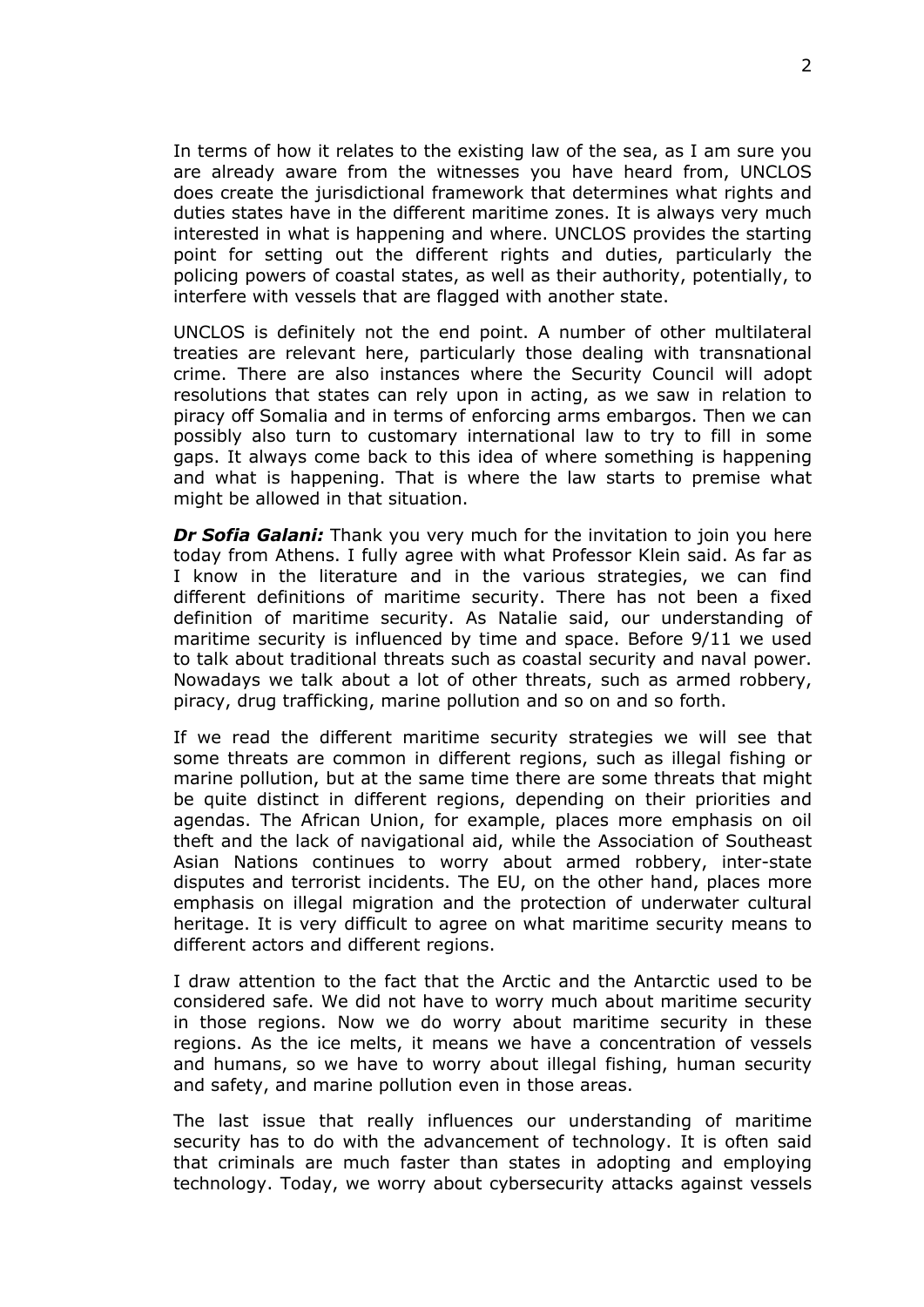or port electronic systems, the use of drones for the planning or execution of terrorist attacks, the use of marine autonomous vessels for armed robbery, piracy, human trafficking and other illegal activities.

Overall, the concept of maritime security has grown a lot to encompass a lot of different threats that affect national, economic, human and environmental security. With reference to UNCLOS, I am not going to repeat what Natalie said, but I would like to highlight that unfortunately UNCLOS does not refer to maritime security. As a result, it does not have a definition of maritime security. It refers to security, and the references that we see have mostly to do with the traditional understanding of maritime security. In a sense, it talks about coastal security and national security. It has some references to safety. That also helps us understand what is meant by the safety of life and the safety of persons at sea. It does have some other references to piracy, the slave trade and drug trafficking. As Natalie said, these threats have been included in other treaties that can help us deal with maritime security.

I will stop here, because the other challenges would be better discussed with reference to question 2.

**The Chair:** Thank you both very much indeed for setting the scene for us so clearly. Before I turn to my colleague for the second question, I should explain that when a colleague is asking a question they may well wish to ask a supplementary at that stage as well. If there is time at the end I will turn to other colleagues to see whether they have supplementaries to cover the issues that we may not have fully elucidated today.

As I turn to Lord Boateng, I also want to explain that when we look down we are not avoiding looking at you, our witnesses. It is just the technology—it is excellent technology, I hasten to add—means that all the huge screens are on the floor. I was watching you closely, but it looks as though I was looking down. You have my apologies.

Q25 **Lord Boateng:** To what extent is the international law of the sea able to respond to new and emerging challenges and threats? Is there a need for new regulations? If there is, what should they be?

*Dr Sofia Galani:* I will try to answer this question bearing in mind two issues. The first has to do with the threats that can or cannot be addressed by UNCLOS. As we mentioned, there are a lot of new and emerging threats that cannot be addressed by UNCLOS. This does not mean that UNCLOS is totally helpless. UNCLOS is a living treaty; it allows us to interpret the provisions in the light of new realities. For example, the slave trade provision in Article 99 can be interpreted to reflect current needs and might help us deal with the problem of human trafficking or modern slavery. UNCLOS can be helpful when it comes to the protection of human rights at sea and maritime autonomous vehicles—we will see that later on—but we have to accept that, no matter how hard we try, UNCLOS cannot deal with all the existing threats to maritime security.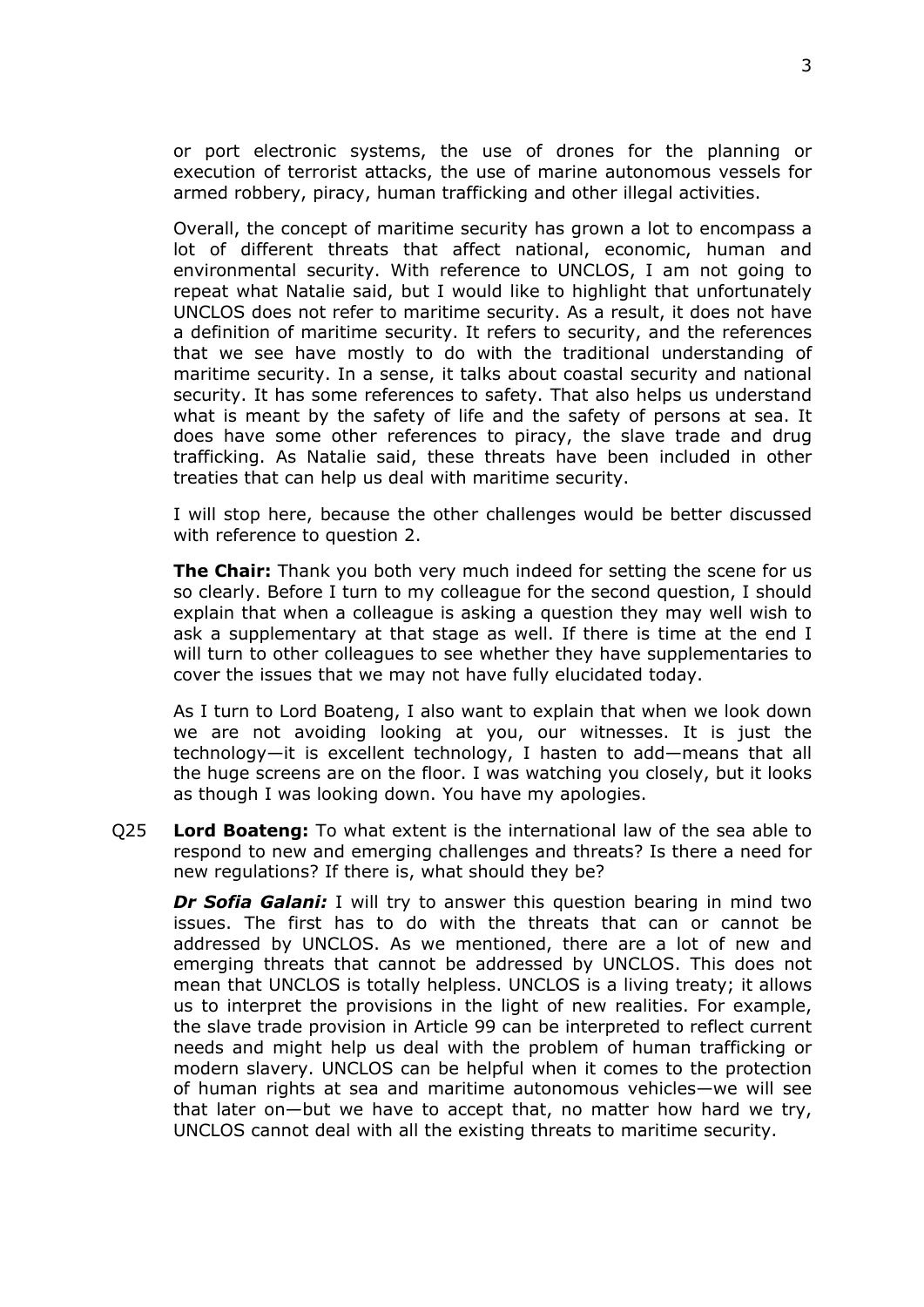UNCLOS often refers to competent organisations, and these competent organisations can and have adopted new treaties. One of these competent organisations is the International Maritime Organization, which has adopted several conventions that can deal with a wide range of maritime security issues. SOLAS and COLREGs, for example, deal with the protection and safety of life at sea. MARPOL, the IMO polar code and a lot of other treaties deal with dumping incidents, hazardous substances and other issues of environmental pollution. The Convention for the Suppression of Unlawful Acts against the Safety of Maritime Navigation (SUA convention,), and its protocols deals with a wide range of illegal activities at sea. We also have other treaties. For example, Article 17 of the United Nations Convention Against Illicit Traffic in Narcotic Drugs and Psychotropic Substances deals extensively with drug trafficking at sea. The 2004 Protocol against the Smuggling of Migrants by Land, Sea and Air deals with the problem of migration. The 1995 Fish Stocks Agreement deals with fisheries.

Do these treaties address all the new and emerging threats? I am afraid the answer is no. What can be done? UNCLOS will not be amended or renegotiated so we have to rely on existing treaties that have been amended, such as SOLAS and MARPOL. New treaties will be needed, and there are a lot of issues such as the use and regulation of maritime autonomous vehicles, human rights at sea or climate change where we need new regulations and responses.

The other issue we have to bear in mind is what Natalie said about what UNCLOS allows us to do and not to do. In a book that we coedited with Professor Sir Malcolm Evans, we posed the question, "Does UNCLOS help or hinder maritime security?" The answers that we got were very mixed. This has to do with the rights and duties that states have on the basis of the zonal approach introduced by UNCLOS. States can operate closer to their shores; they can adopt legislation to deal with maritime security in their territorial waters, for example. The further away we go, the less powers they have to deal with maritime security. On every occasion, states have to act while bearing in mind the right to freedom of navigation. There are certain principles, such as the freedom of navigation and exclusive flag state jurisdiction, that really limit what states can do when it comes to enhancing maritime security.

The main problem that we have is on the high seas. States on the high seas cannot exercise jurisdiction and only flag states are responsible for enforcing international standards on the vessels that fly their flags. Under UNCLOS, warships can stop and search vessels only in specific cases, such as if they have a reasonable ground for thinking that a vessel is involved in piracy, the slave trade, unauthorised broadcasting, or to verify the nationality of a vessel.

As we said, other treaties have tried to plug these gaps. They have tried to increase the board and search powers of states. Even under these other treaties, such as the SUA convention or the convention on illicit drug trafficking, a boarding state will still need to give notice to the flag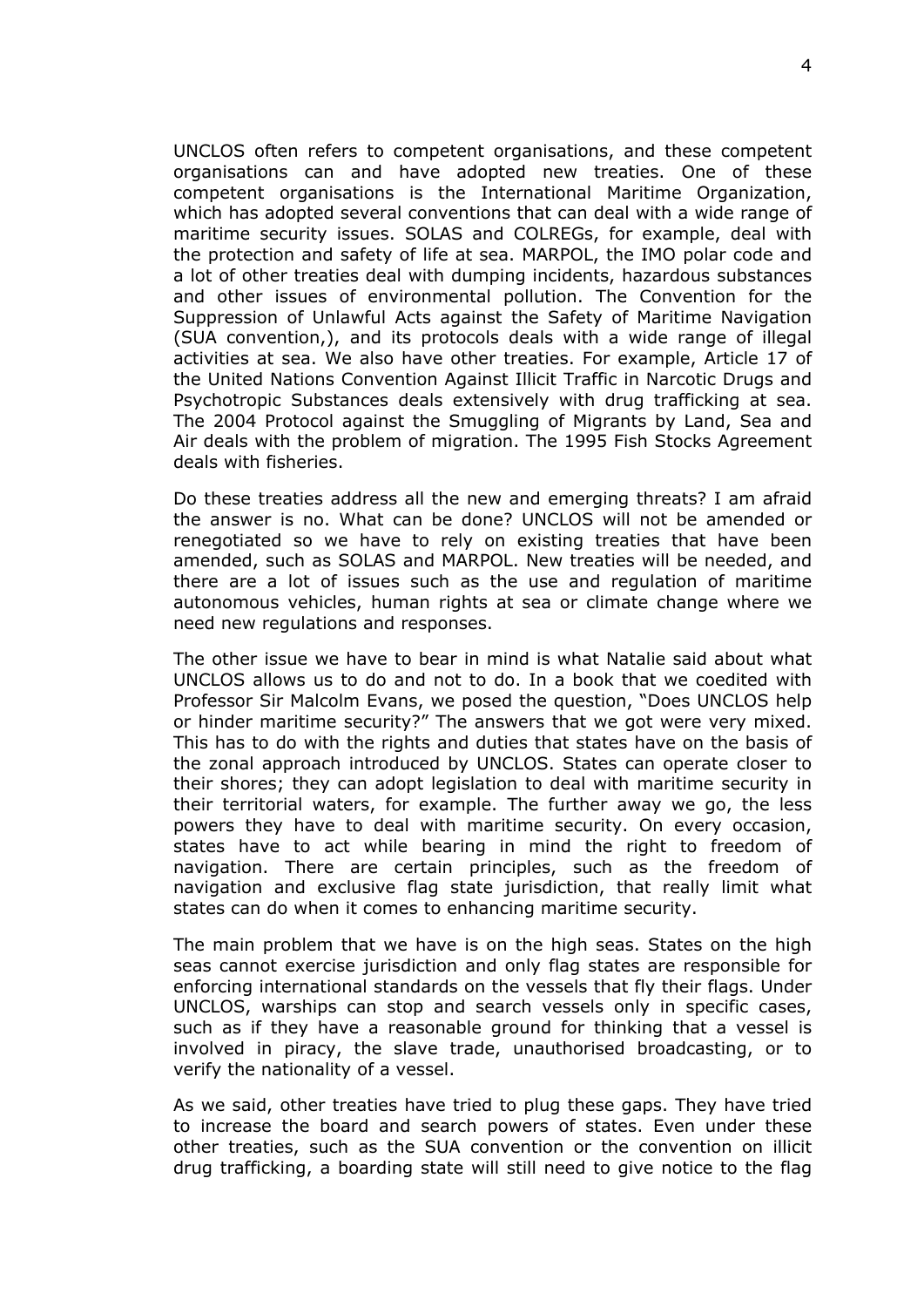state or await permission from the flag state before it is able to act. This means that the high seas are an area where illegal activity thrives. It is very difficult for flags of convenience to enforce standards on board their vessels because they do not have either the ability or the willingness to do that. The other states cannot do much because of the exclusive flag state jurisdiction.

These are really the problems that we have under UNCLOS, and this is why it is important to start thinking about new regulations or even bilateral agreements that will allow states to co-operate with each other and foster a trust relationship in order to be able to allow each other to board vessels. I will stop here, because I have to give some time to Natalie as well.

*Professor Natalie Klein:* Thank you, Sofia. I very much agree with the points that Sofia has made on this topic. I have been thinking about this question. When we contemplate some of the new and emerging challenges, we do have a starting place that is provided under UNCLOS. The existing law gives us that frame, but from there we run into different problems.

Among those that Sofia has identified, I would add that there is also a problem about the ambiguity we find in the text of UNCLOS in different situations. In some instances, the provisions of UNCLOS were deliberately drafted to be ambiguous. For example, when a vessel is exercising its right of transit passage through an international strait, it is to proceed through that strait expeditiously and in its "normal mode". The question is what counts as a "normal mode"? At the time UNCLOS was negotiated these were code words to say that submarines could go through submerged, whereas they are not allowed to do that in territorial seas. Submarines have to go through on the surface of a territorial sea.

When we come forward and think about other technologies that are being used, there are maritime autonomous vehicles that could in their normal mode go through a strait, for example, and collect a whole raft of information about the waters, the seabed and the coastline. How is the strait state going to feel about what counts as a "normal mode" in that particular setting? It is good to have ambiguity when you need to reach some sort of middle ground when you are negotiating a treaty, but that ambiguity becomes more problematic when we are dealing with some of the new technologies and some of the new threats. We have to think about how we can maintain interpretations that align with key security interests.

I would also emphasise the issues we have around exclusive flag state authority. This has been a significant hurdle in a range of issues. I will not go over the points that Sofia has mentioned, but I very much agree with them. I agree with Sofia that there are indeed gaps in the legal regime. We do not have rules dealing directly with floating armouries. We do not have comprehensive rules protecting submarine cables, even though they are critically important for the global economy. We do not have precise rules on oil theft, which Sofia mentioned before.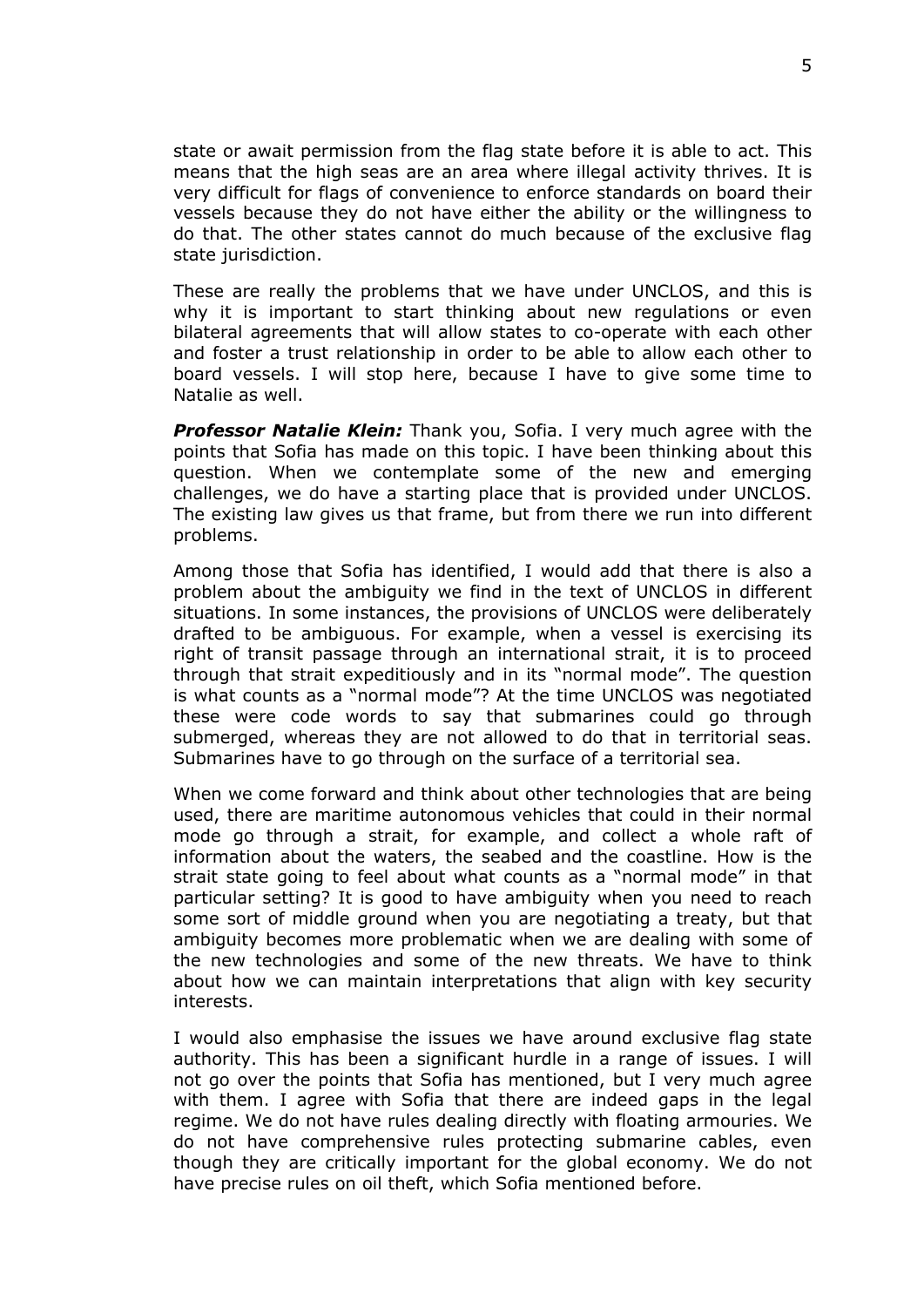We could potentially have new regulations to address each of these issues, but whether there is an appetite for new treaties is unclear. One thing I want to note is that there has been a tendency in addressing maritime security issues recently to adopt informal agreements. By informal agreements, I mean agreements that are legally non-binding. These sorts of agreements may be politically useful to provide an immediate response to a perceived problem but they carry their own risks because they are sometimes ambiguous in their terms. In other instances, because they are legally non-binding, they have to operate within the existing rules. You still get that emphasis, for example, on exclusive flag state authority. That was something that we saw with George W Bush pushing for the Proliferation Security Initiative some years ago.

A further risk that we can see is that sometimes these informal agreements end up undermining the existing law, where the existing law would still serve some security interests. We do not want to chip away at the rules that are working quite well in supporting maritime security through these informal agreements that are being adopted to respond to new threats. It is a matter not just of new regulations but of thinking carefully about the form of the new regulations as well.

**Lord Boateng:** Thank you very much to both of you for your very comprehensive answers. I wonder whether I could bring you down to some specific examples. If you take west Africa, the coastal states there seem to face threats that arise from the use of fishing, whether legal or illegal, as a cover for the smuggling of illicit or fake drugs, or for bringing in armaments. UNCLOS seems to be based on the assumption that all states will have an equal capacity to enforce and to have patrol vessels at their disposal. How, in practice, is UNCLOS able to assist the maritime security of the sort of states I have described, which face these various threats but do not have access to patrol boats and the like?

*Dr Sofia Galani:* One of the things that UNCLOS does is to encourage co-operation with reference to a number of threats. UNCLOS encourages states to find other ways and means to co-operate with each other. We have seen various regional agreements. Even in Africa, for example, we have the Djibouti code of conduct, which is a binding instrument. We have other codes of conduct that are soft law instruments. As Natalie said, they allow states to politically commit to tackling the problems at sea without being bound by those agreements.

The only thing that UNCLOS can do is facilitate and encourage cooperation, but then it is down to states to find ways to enforce those standards. It is true that UNCLOS seems to require the same from all states, but at the same time we should not overlook the fact that UNCLOS was drafted with almost universal participation. At the time it was drafted almost all states participated in the drafting process. The lack of coastguards or navies was not discussed a lot at the time because states had other priorities. As I said, the only thing UNCLOS can do is to encourage co-operation. It is then down to states to find ways to do that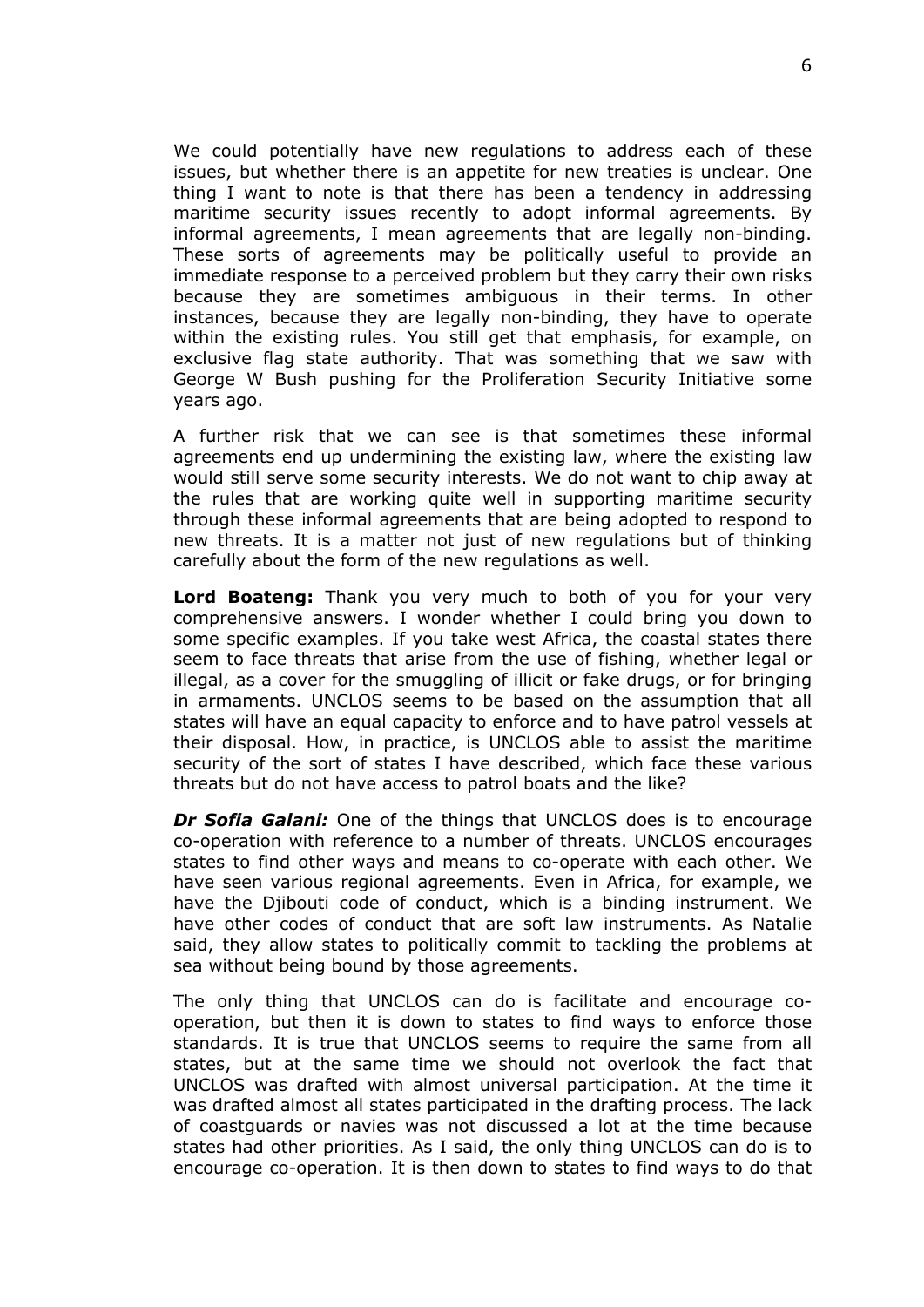and to improve capacity-building, which has proved enormously important when it comes to maritime security.

**The Chair:** Thank you. Professor Klein, is there anything you wish to add at this point?

*Professor Natalie Klein:* No, I agree with the points Sofia has made.

Q26 **Lord Teverson:** Last week, Professor Malcolm Evans, who I think you may know, said that UNCLOS had "an awful lot more to say about protecting fish than about protecting people." Frankly, it does not do very well on fish either, but it certainly does not say much about people. What are the responsibilities of states regarding human rights at sea? What international conventions and treaties govern these? Have new challenges emerged that the original convention did not envisage? I should say that I am a patron of the charity Human Rights at Sea.

*Professor Natalie Klein:* I agree with the characterisation by Professor Sir Malcolm Evans in this regard. The responsibilities of states for human rights are drawn not from UNCLOS in the main but from international human rights treaties. There was a point in time where some countries did not consider that their human rights obligations extended out to sea once they were beyond their land territory, but that position has been firmly quashed at this stage. We know that states' human rights obligations still apply to their territorial seas and to the vessels that are flagged to that particular state. We also know from human rights jurisprudence that human rights obligations extend to situations where states have effective control over a vessel and those onboard.

In addition to the international human rights treaties, individual rights are protected through some of the other treaties that Sofia has mentioned, such as the International Convention for the Safety of Life at Sea, the International Convention on Maritime Search and Rescue, and, importantly for seafarers, the Maritime Labour Convention. We even saw that the International Health Regulations became relevant to protect passengers who were on cruise ships riddled with Covid last year. There are some laws, but I would say this is predominantly not UNCLOS.

This has been challenging because the situation, of course, has changed since UNCLOS was drafted. There were two particular challenges that I thought were worth highlighting. The first is mass migration by sea, which now occurs on a scale that we really did not anticipate at the time UNCLOS was drafted. We know now that migration by sea frequently involves unseaworthy vessels, frequently requires search and rescue missions, and, tragically, results in thousands upon thousands of lives being lost at sea. A central problem in state responses to migration by sea is that it is predominantly if not solely treated as a maritime security issue because it is dealing with the smuggling of people. Just because an issue relates to maritime security does not mean that human rights obligations no longer apply.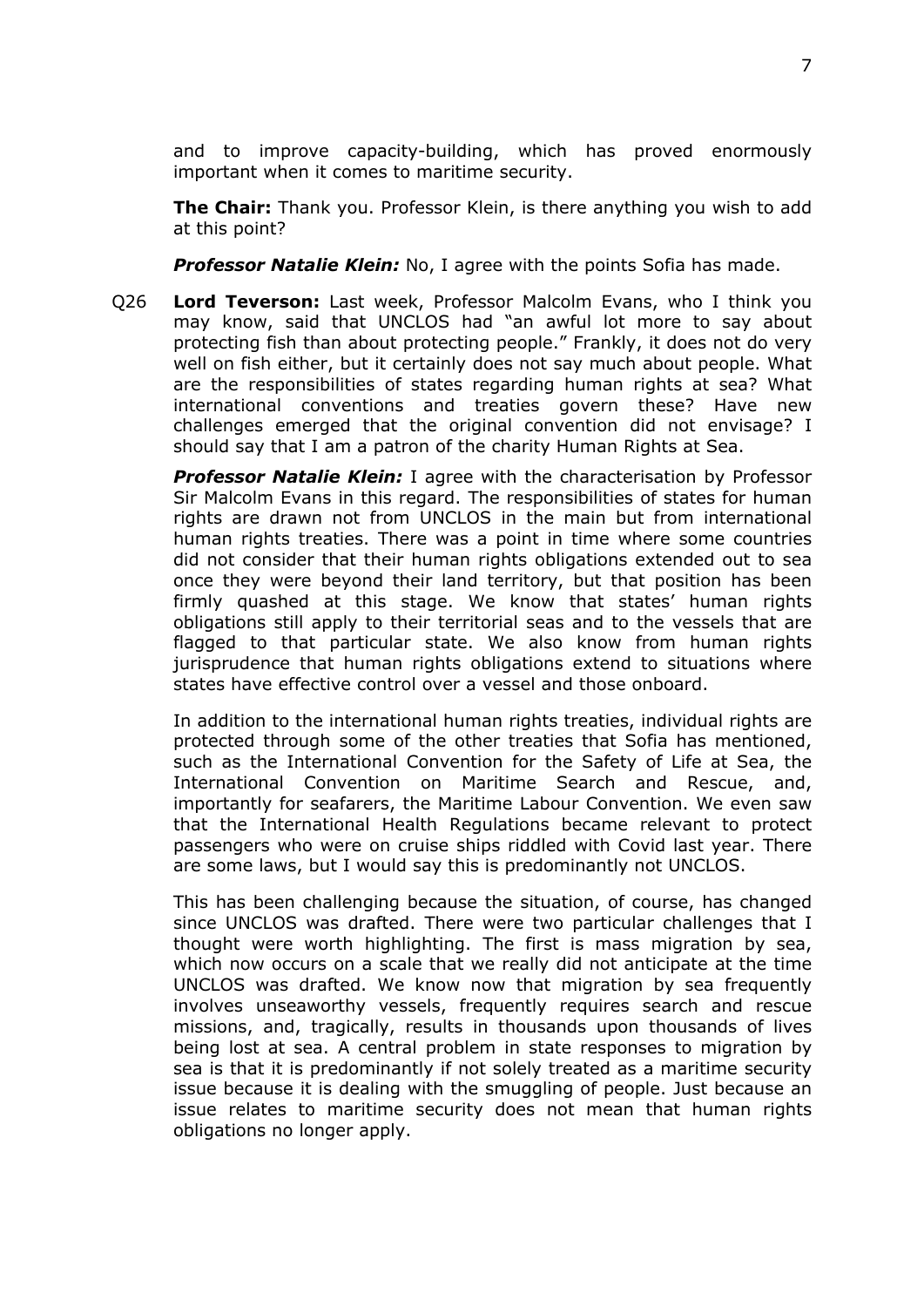This position is really manifest in one of the main treaties dealing with migrant smuggling. The 2000 Migrant Smuggling Protocol grants states powers to police migrant smuggling at sea and gives states certain powers, but at the same time it does recognise the importance of human rights. Under Article 19 of the protocol, states' rights and duties remain subject to international human rights law and the Refugee Convention and its Protocol. States are not supposed to pick and choose which legal regime they follow in this situation; they must accept that human rights obligations apply.

A second main challenge that has emerged relates to forced labour on vessels. We have been hearing about some especially harrowing experiences in relation to the fishing industry. Now we know there is long-term detention of fishers onboard ships, which is being facilitated by bunkering, which is the refuelling of vessels at sea. Bunkering was really an industry in its nascence at the time UNCLOS was drafted. Now we have situations where vessels can stay on the high seas sometimes for years at a time with their crew onboard. They can transfer their catch, get refuelled and just stay there. UNCLOS does not even explicitly deal with bunkering. Even if it did, the real problem comes back to the flag state authority that we have already signalled as being particularly problematic. It is the flag state that has to ensure that human rights obligations are being met, and there has been a clear failure to take steps to protect human rights in these situations.

*Dr Sofia Galani:* In addition to what Natalie has said, I would like to highlight a few other examples of human rights violations at sea. We often tend to think of seafarers and migrants. This makes sense and I fully agree with it, but it is important to realise that now these things have changed. When we talk about human rights violations at sea, we should also think about the young cadets who might be bullied or sexually harassed; we should think about passengers on board cruise ships who might be raped; we should think about demonstrators or criminal suspects who are arrested at sea. They might be deprived of the right to liberty and the right to a fair trial.

We often do not talk about women at sea, because women account for only 2% of the world maritime force. Women who work at sea experience significant challenges. They might be protected by labour standards, but human rights law is also very important to protect their rights.

The other issue that I would like to mention here with reference to UNCLOS is that, yes, UNCLOS does not do a great deal of things when it comes to the protection of persons at sea, but as I said, UNCLOS is a living treaty. Some of its provisions can be interpreted in the light of the new challenges and problems that we face.

The International Tribunal for the Law of the Sea, for example, has argued that UNCLOS cannot be applied in a legal vacuum and due consideration has to be given to the protection of human rights. Through its jurisprudence, it has tried to protect the rights of persons arrested at sea, and has interpreted some of the provisions of UNCLOS that have to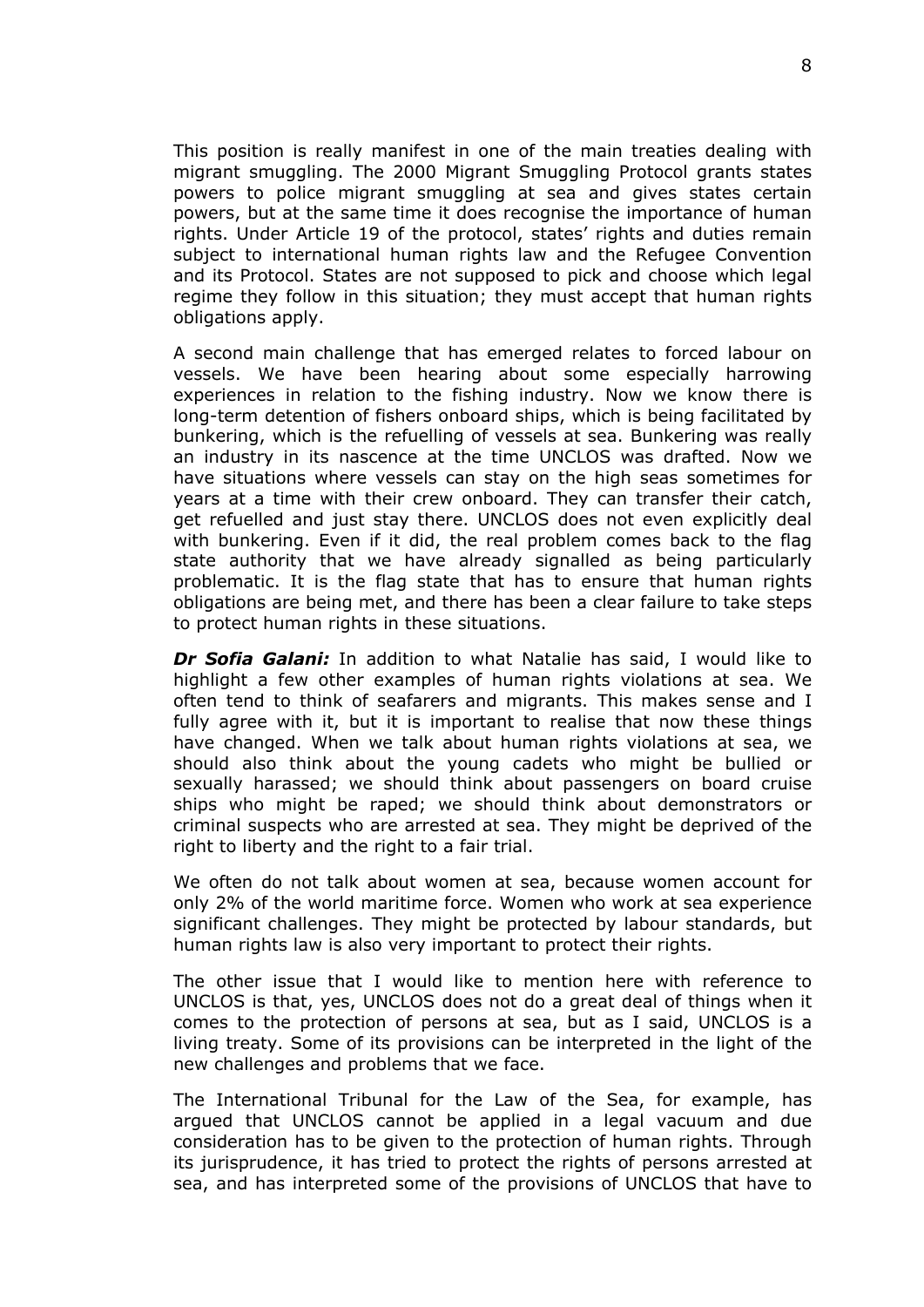do with the arrest, prompt release and procedural rights of crews arrested at sea in a way that protects their rights. Again, it is true that, no matter how hard we try, we will not be able to rely on UNCLOS to deal with human rights violations at sea. This is why it is important to look at human rights law and to find other ways to protect human rights at sea.

**Lord Teverson:** These vessels that are on the high seas for ages are a bit like the international space station, in that they are fed every now and again but they just stay there forever. In terms of port state control, can the vessels that fuel them somehow be used to enforce, at arm's length, what is happening on the high seas? Coming to Lord Boateng's point, it seems that states with flags of convenience are unable to fulfil the obligations that UNCLOS says they should do, whether that is in terms of human rights or other issues. Can that be reformed? Is there any way that we can insist that those who flag vessels are able to enforce the rules on those vessels at sea? Can we reform that somehow?

*Professor Natalie Klein:* Thinking about the options, in terms of port state control we have seen some changes within the law of the sea to grant greater powers to states to exercise enforcement jurisdiction over vessels that are coming in for acts that have occurred at sea. We have done that in relation to pollution. There is the Agreement on Port State Measures, which is trying that approach in relation to illegal fishing. We do not see that happening in relation to human rights at this stage.

The core tension you are dealing with, and why it is that we still have flags of convenience, is purely the economics of the situation. It is in the economic interests of the shipping companies and the fishing companies to go for the lowest common denominator in terms of the level of regulation to which they are going to be subjected while they can still make a good return on what they are doing. Until we get some fundamental economic reforms or we are willing to make some changes that might cost the industry some money, it seems very difficult to perceive how we might deal with flags of convenience.

At the moment, it seems that the approach is more to try to work collaboratively with some of the states where we know this is a particular problem to see whether they can adopt national measures that are going to change the situation. I am aware that some steps have been taken in Taiwan, for example. Taiwan obviously is not a party to these various treaties, but it has made some small changes to its laws, I understand. It might be that we need to work directly with some of the states that are known for these particular problems, but otherwise we are tackling a large-scale economic issue to be able to step away from the flags of convenience phenomenon.

**The Chair:** Dr Galani, is there anything you wish to add?

*Dr Sofia Galani:* I fully agree with Natalie. I do not have anything else to add, really.

Q27 **Lord Alton of Liverpool:** Having described this very disturbing situation,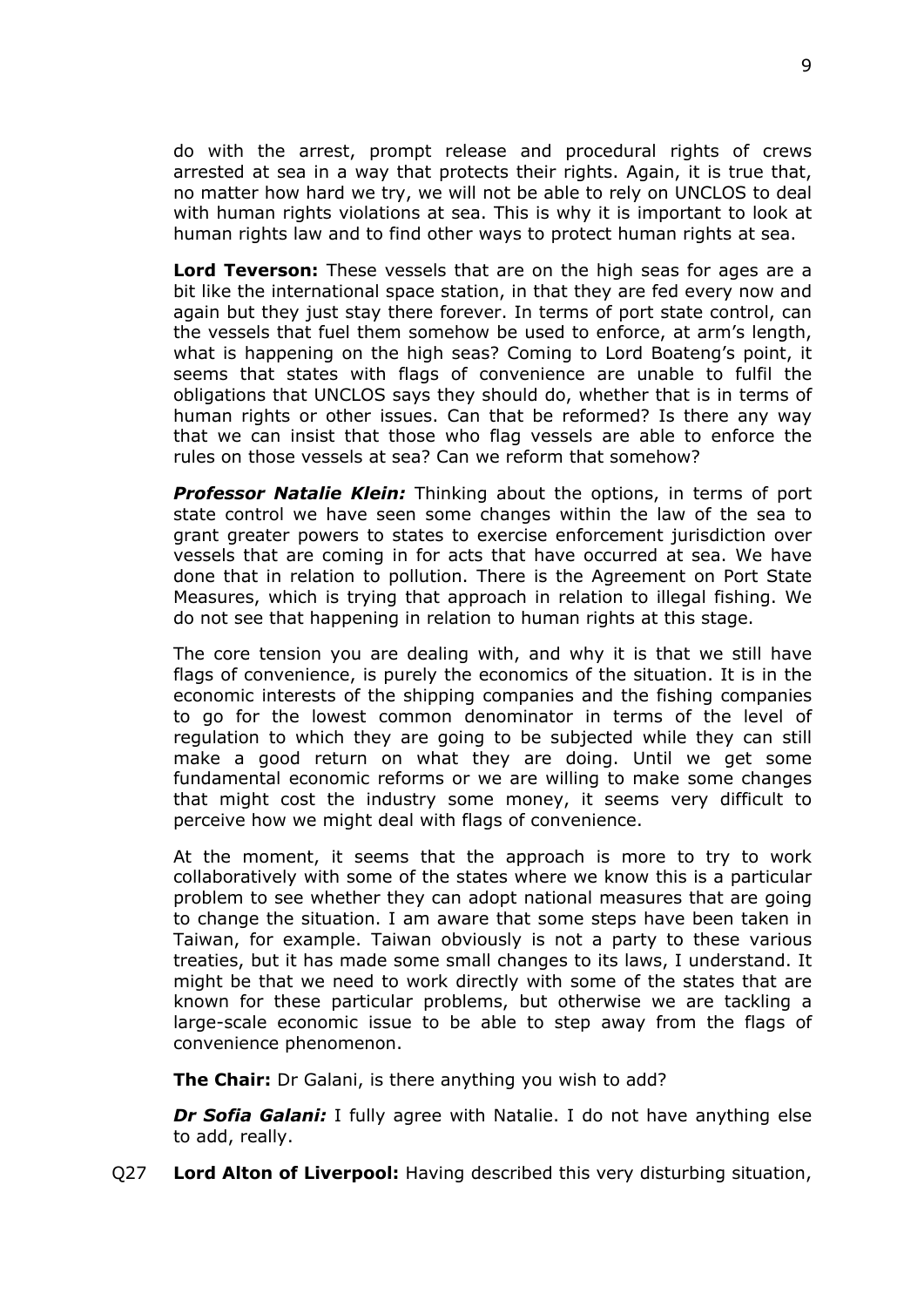could our witnesses identify what they see as the main obstacles and challenges to the effective implementation of human rights at sea? Could you also describe what enforcement mechanisms exist or are needed to pursue infringement of human rights law at sea?

*Dr Sofia Galani:* The main challenge in applying and enforcing human rights treaties at sea has to do with the concept of jurisdiction. States have to protect the rights of persons within their territory and extraterritorially when they exercise effective control. However, "jurisdiction" under UNCLOS is understood completely differently. It has to do with the rights and duties that states can exercise within the different maritime zones or on board a vessel. The fact that a person falls within the jurisdiction of a state for human rights purposes does not mean that that state can exercise jurisdiction under the law of the sea.

To give you an example, if a Liberia-flagged vessel navigates through the territorial waters of the UK and there are victims of human trafficking onboard, the victims fall within the UK's jurisdiction for human rights purposes but this does not mean that the UK has the right to interfere with the right of innocent passage in order to do something and protect the victims on board, unless the UK considers that human rights violations are a threat to the peace, security and good order of the coastal state. They can do that if they interpret the provision in this way, but it is a bit questionable whether they can do that without any problems in practice.

Similarly, coastal states cannot enforce human rights standards in their exclusive economic zone, because under the law of the sea they have jurisdiction only in relation to the exploration and exploitation of natural resources and the protection of the marine environment. Coastal states cannot enforce human rights on the high seas, and the right to visit under UNCLOS does not allow warships to stop and search other vessels because there is a reasonable ground that human rights violations are occurring on that vessel.

This is exactly why the comment of Professor Sir Malcolm Evans was spot on. Most fishing boats operate in the exclusive economic zones or on the high seas, especially those engaged in illegal fishing. UNCLOS does tell us what we need to consider in order to preserve fisheries, but it says nothing about the hundreds of fishers who are abused or even killed onboard fishing boats. Coastal states can exercise jurisdiction, but they have to do that with due respect to freedom of navigation and exclusive flag state jurisdiction. Those are two very important principles for the law of the sea, but they are two very unhelpful principles when it comes to the enforcement of human rights at sea.

We might also have exactly the opposite problem. A state might have a duty to protect persons at sea under the law of the sea but might not have jurisdiction under human rights law. We saw that in the recent complaint brought by Palestinian refugees before the Human Rights Committee. Italy was found in breach of the duty to protect the right to life of refugees because it failed to respond to a distress call and because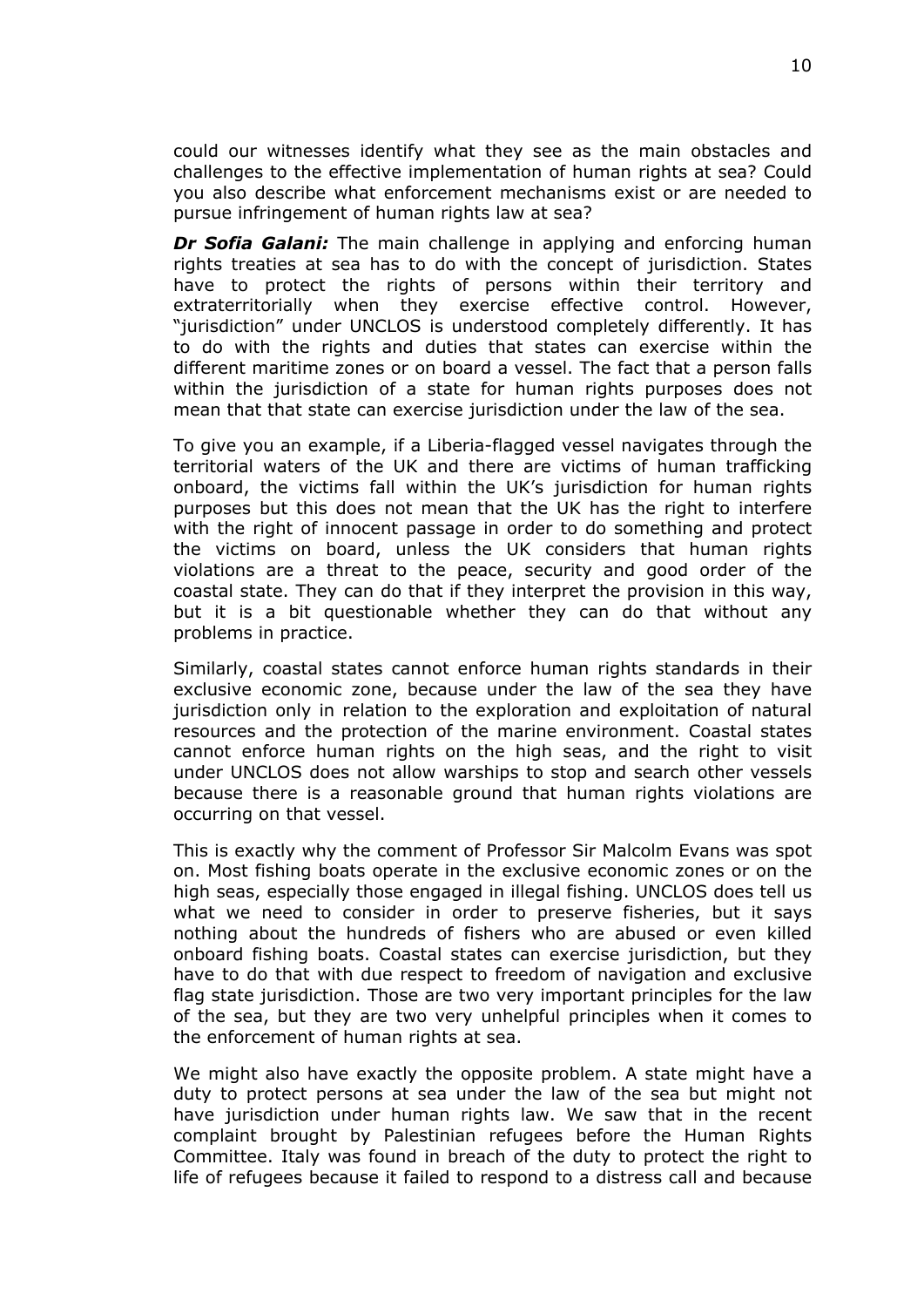an Italian warship was near the shipwreck but did not do anything until it was too late. In this case, we all knew that Italy had a duty to act under the law of the sea and offer assistance to persons in distress.

The Human Rights Committee had to find a way to justify this finding on the basis of human rights law. In doing so, it offered a very generous interpretation of the effective control test. In a way, it made our understanding of the effective control test even more difficult and confusing. It tried to do that because it was trying to protect the right to life of the persons at sea, but this shows how difficult it is to find the right legal avenue to protect human rights at sea. It also shows how difficult it is to find the right forum to seek an effective remedy. The International Tribunal for the Law of the Sea cannot enforce human rights standards and the human rights bodies and courts cannot enforce the law of the sea standards.

One way of overcoming this problem might be by reading the different legal regimes in a complementary way. There might be ways to ensure we enforce law of the sea standards while also protecting human rights at sea, but we have to accept that this is not always possible. The way that jurisdiction operates in UNCLOS makes it not only difficult but sometimes impossible to protect human rights at sea. This is why it is time to think about another regulation or another treaty that would enable us to protect human rights at sea.

**Professor Natalie Klein:** I very much agree with that points that Sofia has made, especially around the jurisdictional framework that exists for enforcement. I would just underline that what is important here is thinking about not just UNCLOS but very much the domestic laws that states have that will enable their constabulary or their coastguard to be able to take action. In the maritime security field, we sometimes see that some parties to treaties do not necessarily take all the steps they need domestically to be able to follow through on some of their obligations. That is equally true for policing maritime security as it is for enforcing human rights obligations.

What I might do is pick up on one point that Sofia was talking about in terms of the possibility of resorting to dispute settlement under UNCLOS as a means of enforcing human rights. She has rightly identified that there have been situations where tribunals have read in the possibility of considerations of humanity or have indirectly considered individual rights when thinking about the detention of vessels. The jurisdiction of these courts and tribunals under UNCLOS is very constrained. Although we have seen situations where tribunals constituted under UNCLOS have been quite creative in reading their jurisdiction a bit more broadly, that just really underlines the difficulties we have in trying to bring these different regimes together.

It is a situation where there is, unfortunately, strong fragmentation between the law of the sea and human rights. We need to think a lot more about how we can bring those particular regimes together. At the moment, the more active space is in relation to the human rights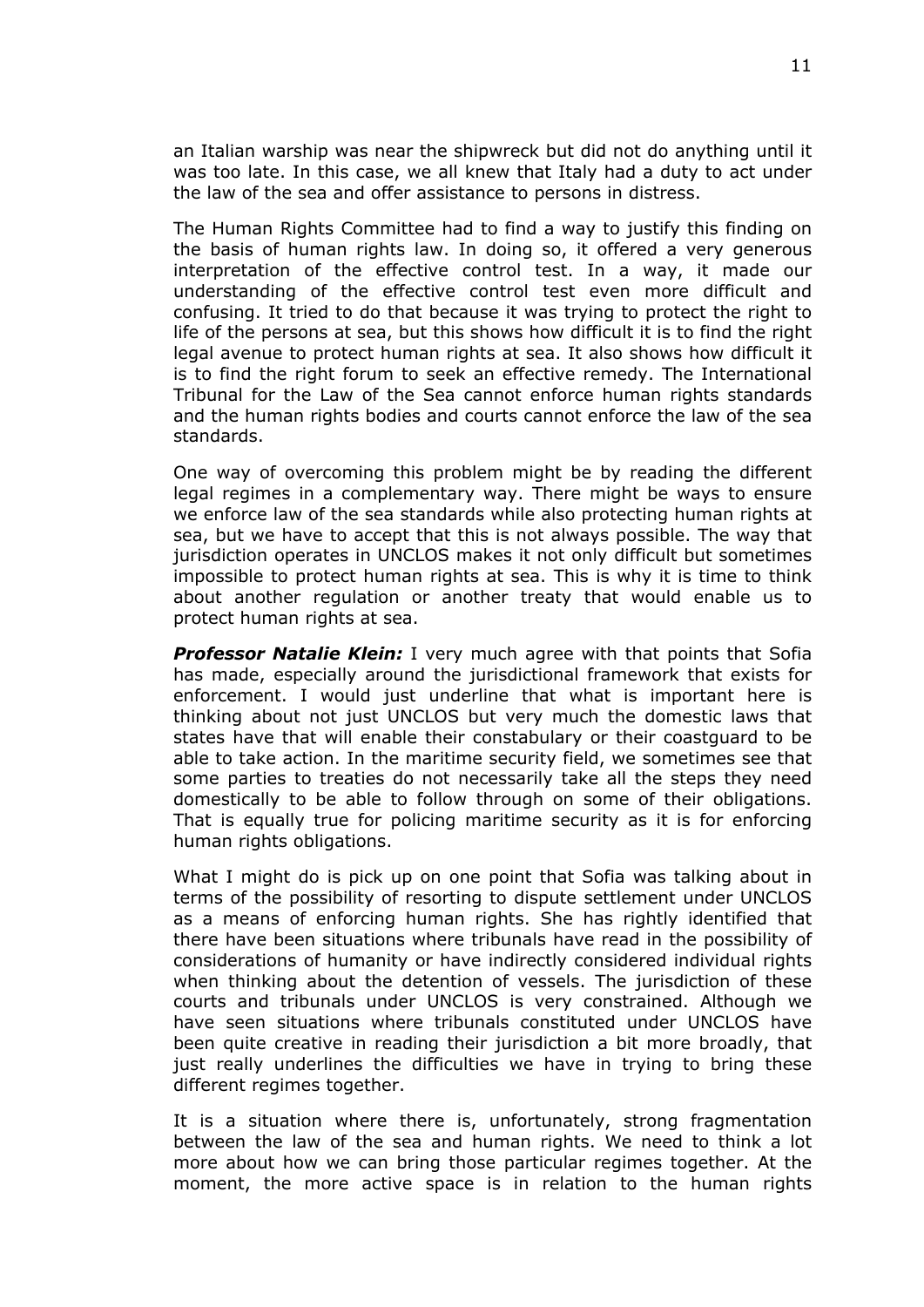mechanisms, but we have countries such as Australia that do not have any regional human rights mechanisms and arguably can get away with a bit more because of that.

**Lord Alton of Liverpool:** At our previous session, Professor Sir Malcolm Evans and Professor Haines also identified this yawning gap that you have spoken about around this absence of human rights in UNCLOS. We asked them whether there would be any point in the United Kingdom raising this at the United Nations Human Rights Council and taking an initiative. Both of them were very optimistic about the traction that this might develop, and they said it would be well worth while for the United Kingdom to take such an initiative.

Do you agree with that? Who is working on such a project? How do we ensure that it encompasses everything from duties to fleeing refugees, which, as you have said, has been happening on a hitherto unimaginable scale, to the position of people being raped, which you mentioned a few moments ago, and the terrible labour conditions of deep-water fishing vessels that can be at sea for years on end? Is there a comprehensive series of amendments to UNCLOS that address those disturbing omissions? If not, who should be doing it?

*Dr Sofia Galani:* I would be strongly in favour of the UK taking such a step. It is true that the protection of human rights at sea is gaining more and more attention. We have seen more references in the reports of the Secretary-General with reference to UNCLOS. We have seen soft law initiatives by NGOs such as Human Rights at Sea, which is drafting a declaration on human rights at sea. We have seen a lot of writings on the protection of migrants and so on and so forth.

This could potentially be done through the Human Rights Council. A discussion could be initiated in the International Maritime Organization as well, although we have to bear in mind that the IMO does not have human rights jurisdiction. Such a discussion could be initiated in that form as well, exactly because the members of the IMO are members who have open registries. That could be a good forum to invite those states to participate in dialogue, and to make them aware of and more involved in the process of finding a solution to the problem of protecting human rights at sea.

*Professor Natalie Klein:* I would also support the United Kingdom trying to pursue this issue. I agree that there is very much growing momentum around this issue, just because there has been some very good investigative journalism that has exposed the scale of the problem. It is something that affects a wide number of countries. For example, in the Pacific region, some of the Pacific islands have been particularly concerned about the way their nationals are being treated when they are on fishing vessels flagged to other states. In some respects, they feel somewhat vulnerable or that they do not have the political power to be able to pursue these concerns with other states where they are dependent on that fishing industry for their livelihoods in different ways.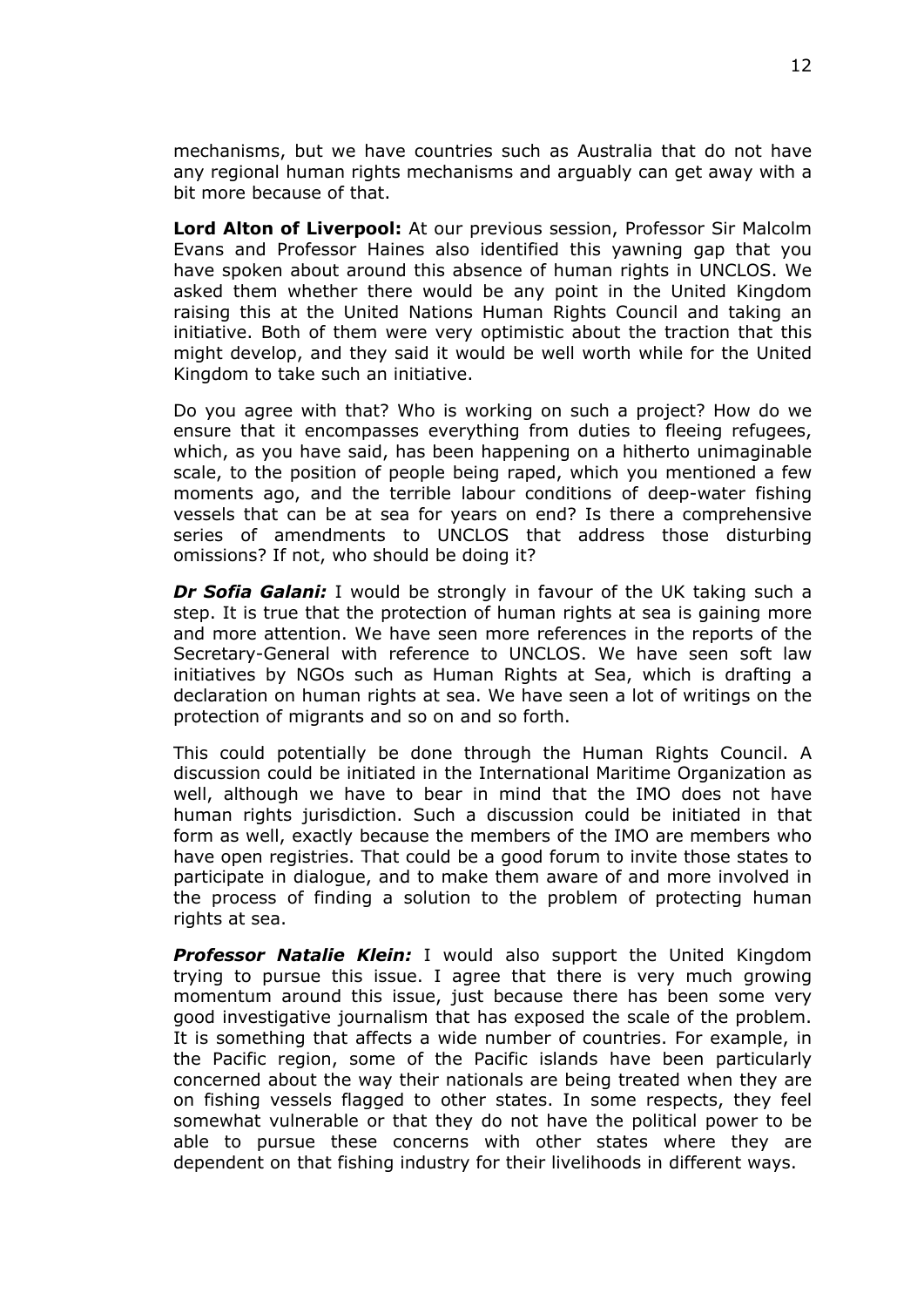Going to a forum such as the United Nations has the advantage of probably being able to bring together a fairly wide number of states that would have an interest in this issue. I hope it would also avoid some of the fragmentation that we see where the IMO deals with some safety issues around rescuing people at sea, the International Labour Organization deals with seafarers more specifically, and then you have regional fisheries management organisations, which are just concerned about their industry as such. There is a need to go to a forum that would bring a lot of those stakeholders together.

Q28 **Lord Stirrup:** I would like to return to a subject that has already been touched upon, which is that of technology. We have been told that the regulation of new technologies—or perhaps more accurately the regulation of the activities that new technologies such as maritime autonomous vehicles makes possible—may be very difficult within the straitjacket of the existing law of the sea. I suspect from the things you have already said that you might agree with that. Professor Klein has given the example of maritime autonomous vehicles transiting straits, for example. I wonder whether you could you expand on the challenges that you see emerging from the use of new technologies in terms of international law, how international law is responding to that and indeed whether it offers opportunities as well as challenges.

*Professor Natalie Klein:* There are certainly quite a few different issues here. There are two different perspectives. On the one hand, there are the states using maritime autonomous vehicles to promote their maritime security, and then, as Sofia mentioned, there is also the possibility of criminal enterprises using maritime autonomous vehicles.

To start with states' use of these types of vehicles and how they present challenges to UNCLOS, first of all there is a question about whether maritime autonomous vehicles are ships or not. A US glider was seized by China at the end of 2016, and last year the Indonesian navy seized a glider that is known as a Chinese Sea Wing, which is an underwater uncrewed vehicle. They essentially look like torpedoes. They do not really look like ships at all. The legal question is whether that really matters. When you start having a situation where navies are seizing these vehicles that belong to other states, of course the question of immunity comes up. UNCLOS grants immunity to warships and to government ships that are operated for non-commercial purposes. Whether these are really ships is a legal matter.

If we are willing to say, "Sure, anything that is powered and moves through water counts as a ship", it should be protected with the immunities that UNCLOS has. Then we still have a question about whether some of these maritime autonomous vehicles count as warships. UNCLOS provides a definition of warships in Article 29. It is a definition that goes back well over a century. It was done to deal with the problem of privateering. That definition anticipates that a warship will be under the command of an officer and particularly that it will be "manned by a crew that is under regular armed forces discipline". If you have a remotecontrolled maritime autonomous vehicle it may at a stretch fall within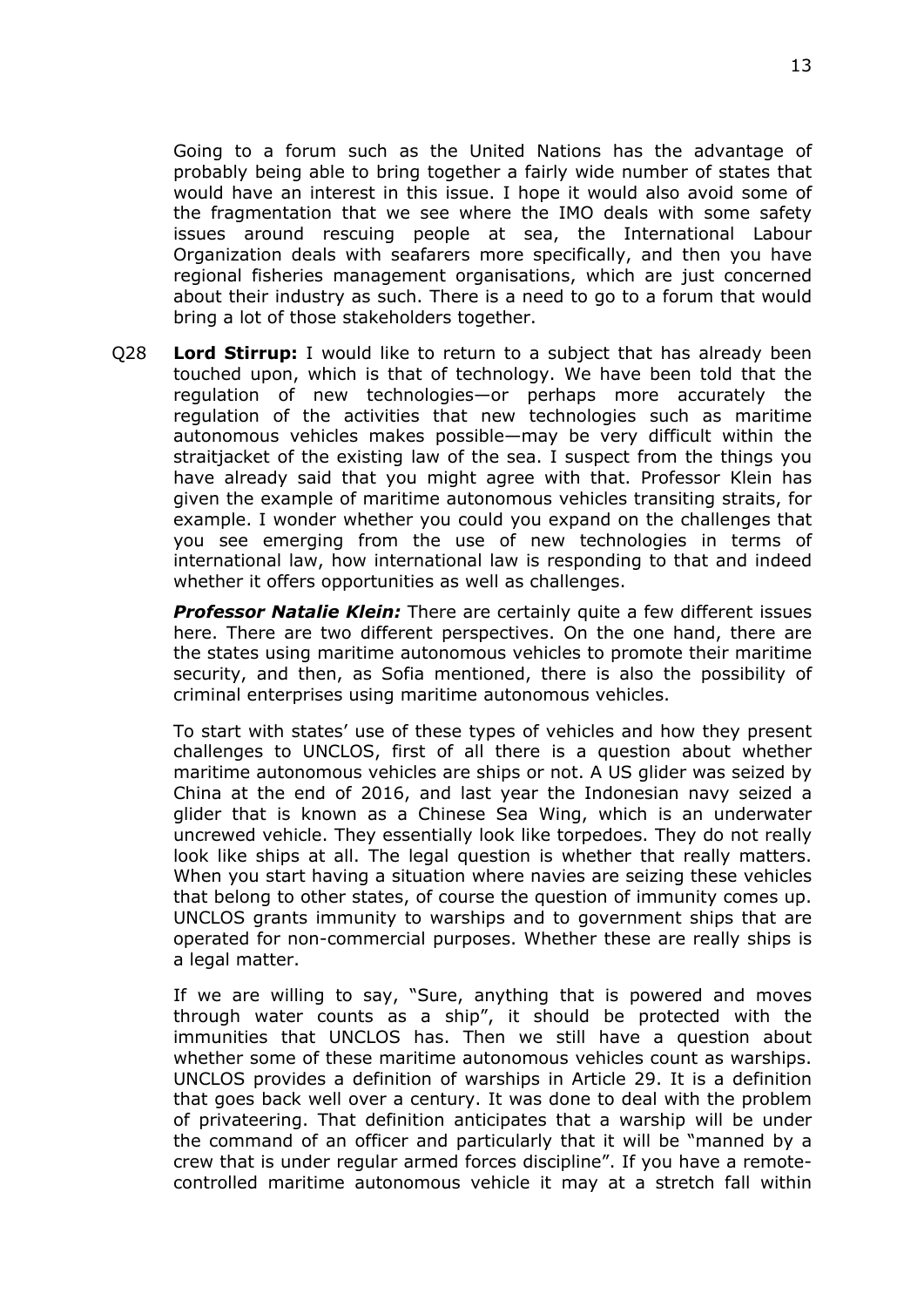that definition, but if something is fully autonomous that sort of system is less likely to fall within the definition of a warship.

That matters because, under the law of naval warfare, only warships have belligerent rights. Even when you are outside the context of an armed conflict, it matters for things like innocent passage through the territorial sea, where different responses are allowed depending on whether you are dealing with a warship or another sort of ship.

One of the advantages that we have with maritime autonomous vehicles is that they can be used extensively for intelligence, surveillance and reconnaissance. UNCLOS does not deal explicitly with intelligence gathering outside the territorial sea. Within the territorial sea, to do so is in violation of the right of innocent passage. That will be true for both maritime autonomous vehicles and crewed vessels. In the EEZ of another state, arguably maritime autonomous vehicles can be used for intelligence gathering so long as it is undertaken with due regard to the rights of the coastal state and there is no violation of the prohibition on threat or use of force. This is actually one of the areas where that ambiguity in the law might be quite useful in accommodating new and emerging technologies.

We also need to think about maritime autonomous vehicles being used for policing purposes, and UNCLOS sets out the requirement that they should be clearly marked and identifiable as being on government service. Aspects like that will need to be taken into account.

To flip quickly to the other side in terms of maritime autonomous vehicles being used for criminal purposes, Sofia already mentioned that drug traffickers are early adopters of new technologies. We have already seen remote-controlled ships being used for terrorist purposes. We are going to need to think about how the different transnational criminal treaties that we have mentioned can accommodate the types of offences that are going to occur here. As I mentioned, it is going to be about not just the treaties but states' domestic laws in making sure that they properly account for the use of these sorts of vehicles. I will leave it at that.

*Dr Sofia Galani:* I would like to add to what Natalie said. I agree with what she said. We also have to bear in mind the use of maritime autonomous vehicles for commercial purposes. We know that a lot of shipping companies keep investing in autonomous vessels for commercial purposes. The problem that we have here is that some treaties, for example the SOLAS convention and the MARPOL convention, have provisions that explicitly refer to the fact that on board the vessel there is a master and there is a qualified crew. There are also provisions that refer to cabins or other areas used by the crew. A lot of these provisions will be out of date when it comes to maritime autonomous vehicles, where we have no one on board and we have vessels that are being operated on the basis of remote control.

The IMO completed its scoping exercise on the use of maritime autonomous vehicles, with some delay because of Covid. If one reads the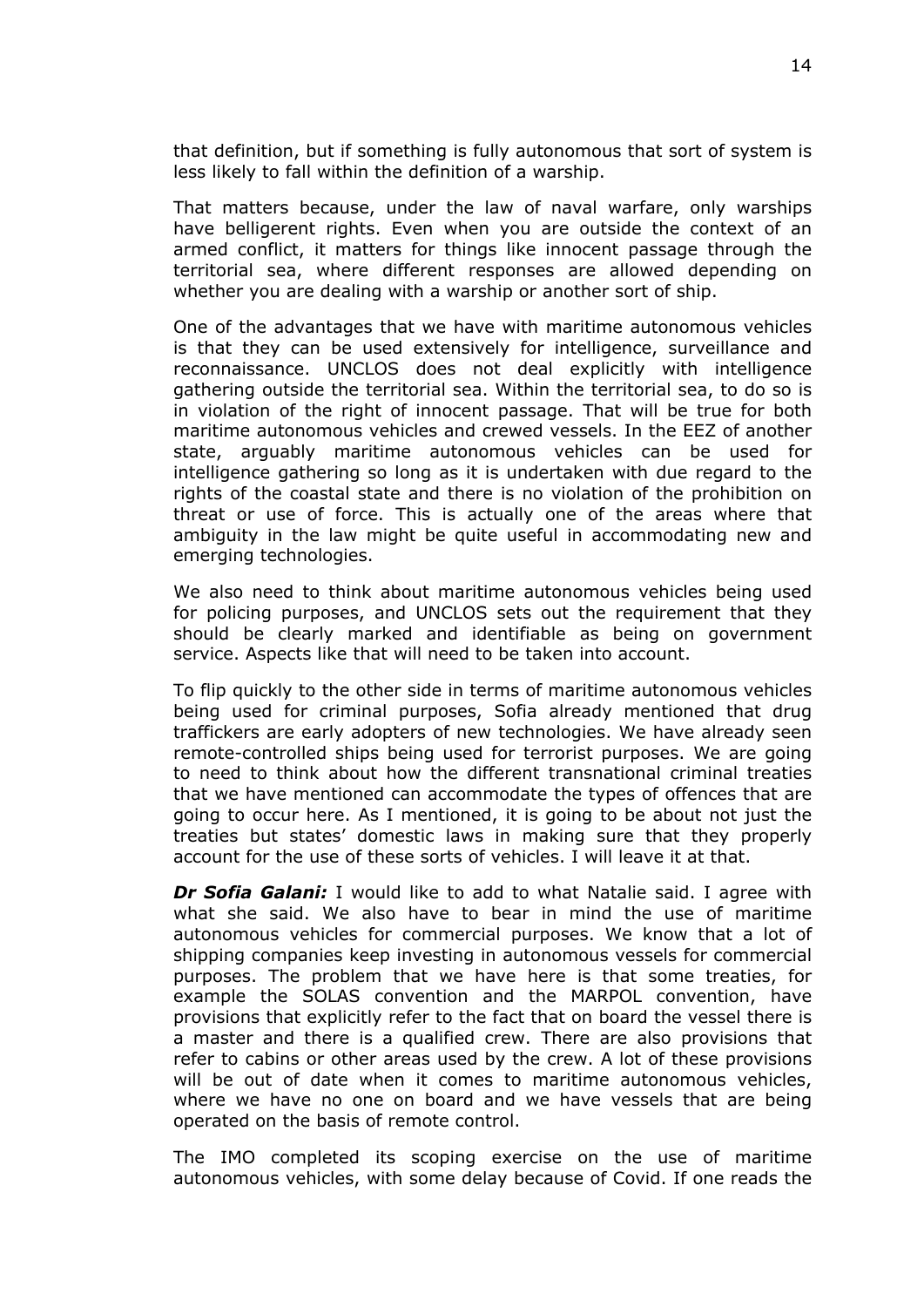report, you will see there that the IMO has highlighted that a lot of its own conventions are now out of date. They will have to be amended or it will have to come up with new regulations to plug the gaps that exist because the way that the older treaties are drafted means they now will not be able to be used to regulate the use of autonomous vehicles.

**Lord Stirrup:** That is very interesting. The sense I have from this morning is that there have been many developments—not just technological but, for example, as we heard earlier, in the area of human rights—that have seriously weakened the effectiveness of UNCLOS and the various laws and regulations that lie within that framework. Yet I have also had a pessimistic sense from both witnesses about the possibilities for improving the situation. Dr Galani said that UNCLOS would not be renegotiated and Professor Klein said that it is questionable whether there is any appetite for the negotiation of new treaties, that informal arrangements bring with them their own dangers and that it is difficult to reform the system of flagging because of economic pressures. I wonder what our witnesses think might be a realistic and practical way forward in closing the gap between the challenges that we face now and on into the 21st century and the regulatory system as it currently exists under UNCLOS.

*Professor Natalie Klein:* There is a multitude of possibilities here. What is going to be very important is ensuring that there is clarity and coherence in the positions that we take. As I mentioned, different perspectives can be taken within various organisations and, as Sofia mentioned, across particular regions of the world. To the extent that there can be more coherency in the approaches taken, that is important.

For the United Kingdom itself or for any country that considers itself a maritime power and has particular maritime interests, it is important for those states to bear in mind that words and actions count in the law of the sea. When actions are taken that are perceived as being contrary to human rights or to maritime security interests, protests are made. That is important as a legal matter to stop acquiescence to new interpretations, but it can also make a statement towards establishing what the new principles should be.

Some of the obfuscation that exists around the so-called grey zone of conflicts that we hear about these days could be avoided if states were prepared to articulate their positions on certain issues clearly. States can be quite reticent about that but there is a time and a place to be clearer. Sometimes actions are important too. The United States has been very clear that it wants to take freedom of navigation operations, for example, but the words that come with that do not necessarily always align with what it is doing. That consistency point is very important. Just being engaged and being clear about what the legal position is will make some contribution towards steering the law and how it is interpreted in the right direction.

*Dr Sofia Galani:* I just have a quick point. As I have mentioned, the IMO has on many occasions introduced amendments to existing treaties. The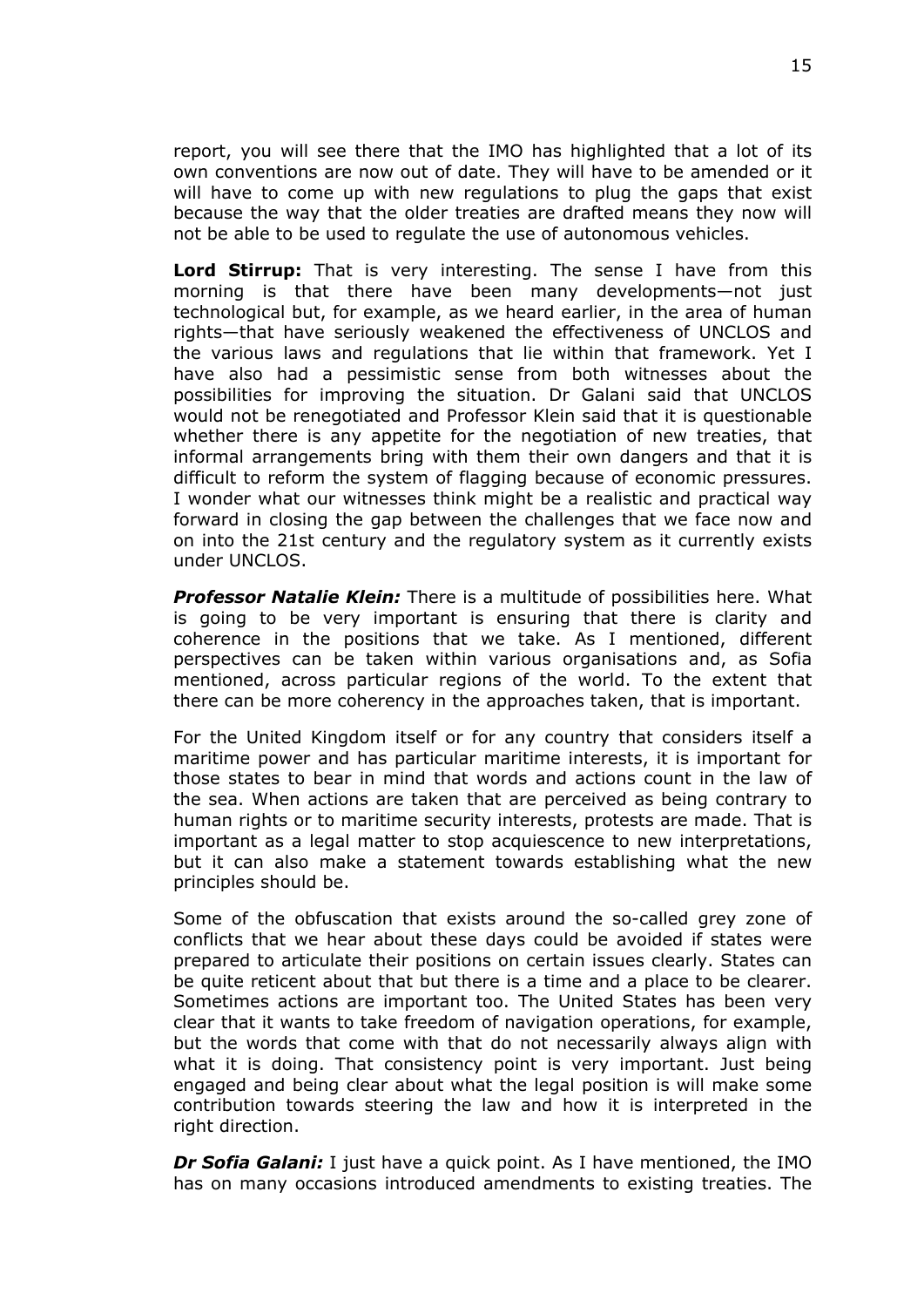SOLAS convention and the MARPOL convention, for example, have been amended many times to introduce new provisions that are needed. Through these amendments, you can introduce changes much faster, because it is much easier than trying to draft a new treaty from scratch or have all the states renegotiate something again. This could also be a way of introducing regulations in a much faster and easier way than trying to start something completely new from scratch.

**The Chair:** I will turn to Lord Anderson for our final question. Given the constraints of time I am afraid I am not going to invite you to ask a supplementary. I apologise to our witnesses as well. This will be the final question.

Q29 **Lord Anderson of Swansea:** May I run together a question and a brief supplementary? My question is this: as objective outside observers, do you believe that we in the UK are punching our weight in international maritime matters? If we were to do more, in which areas could we do so? For example, in his Sir Malcolm Evans pointed out that we have not had a judge, or even a candidate, on the international tribunal since the mid-1920s. Is it areas like that? Is it the enforcement of human rights or greater obligations for flagging countries?

*Dr Sofia Galani:* The UK is doing a lot when it comes to maritime security. This became clear to everyone when the UK published its 2014 maritime security strategy report, because it showed that it understands maritime security in a much broader way than just focusing on naval power. It had a lot of priorities. It was also a very good opportunity for the UK to reflect on its cross-sectoral approach when it comes to how it deals with maritime security. Later on, we had the establishment of the Joint Maritime Security Centre, which is a centre of excellence for maritime security.

The UK has been active. It is doing a lot. It is trying to be an international actor, and it is doing that. Going forward, the UK could do more. It should think of itself as a naval power and as an island state. In terms of being a naval power, the UK remains a naval power but it has a much smaller navy than other states, such as the US, China or Russia. If the UK wants to defend its own maritime security interests and remain a global actor in enforcing the rule of the law at sea, it will have to think about its partnerships.

Although we saw that the UK is moving in a new direction—we saw that in the trilateral agreement with Australia and the US—it is important for the UK to consider how it will maintain its relationship with the EU after Brexit. The UK-French disagreement when it comes to fishing shows there is some tension in the relationship between the UK and the EU. The EU is a global actor when it comes to maritime security. It has robust maritime security legislation and policies, and it plays a significant role globally. We should not overlook the fact that 21 of the 30 NATO member states are also EU member states. The UK will have to consider how it will move forward when it comes to these long-standing partnerships.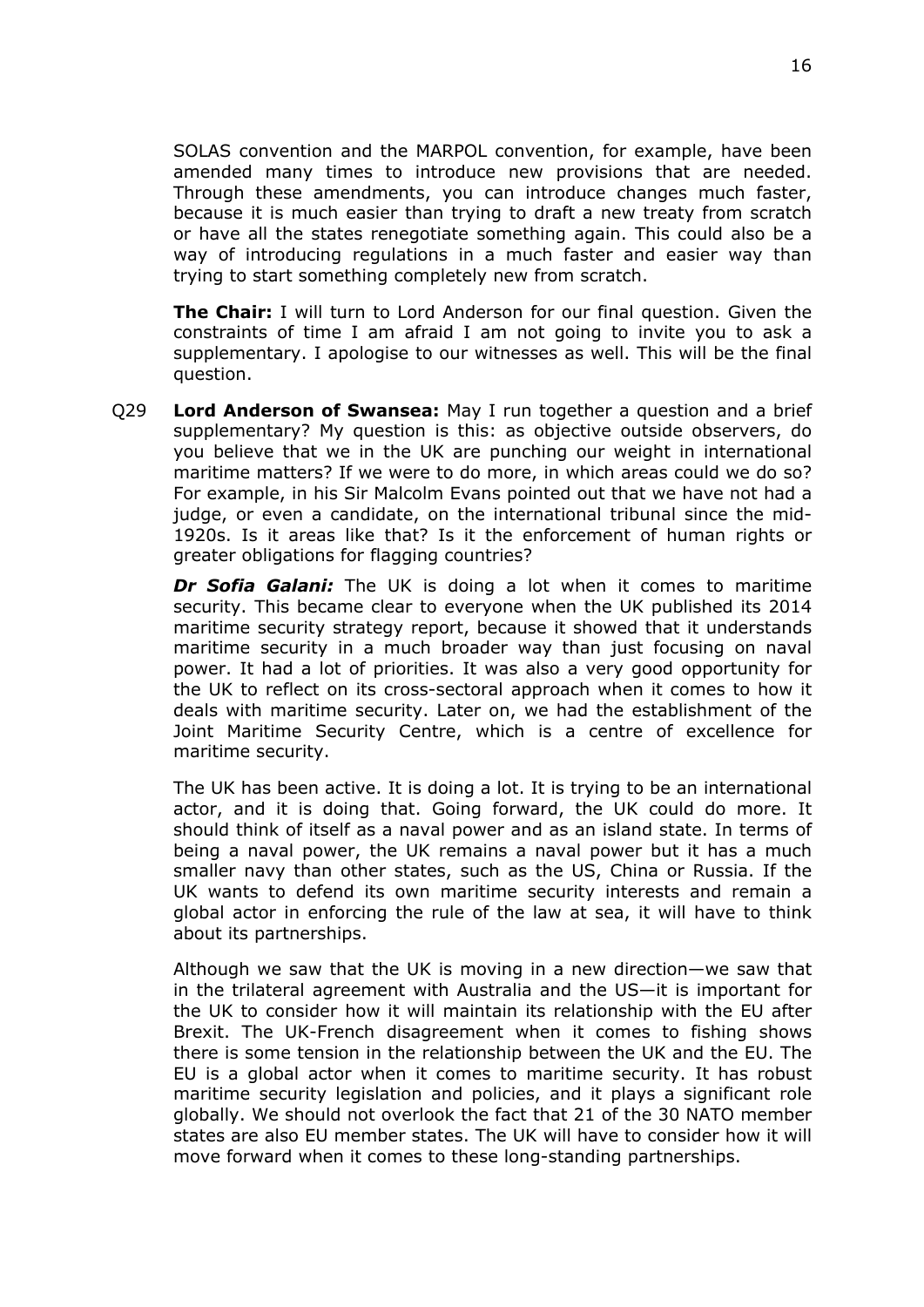With reference to how the UK sees itself as an island state, it is important to take steps with reference to climate change and sea level rises. We have seen the effects of these already. The UK will be affected. Its Overseas Territories, coastal communities and infrastructure will be affected. The UK will have to take steps when it comes to protection against the impact of climate change.

With reference to human rights at sea, I watched the debate in the House of Lords a few weeks ago—it might have been a couple of months ago when the Government were asked what they do when it comes to the protection of human rights at sea. The response from the Government was that they comply with the Maritime Labour Convention and the Work in Fishing Convention. It is extremely important to realise that, when we talk about human rights at sea, it is not only about labour standards. This is what we said earlier. It is also about a number of other people affected by human rights violations at sea who are not covered by labour standards. The UK should be encouraged to consider the steps that it will take. I know the new maritime security strategy is due to be published. I would hope to see more about the protection of human rights and how the UK intends to protect human rights going forward.

Finally, I have one other very quick point. The UK places a lot of emphasis on cybersecurity and smart ports. We saw that in the Integrated Review that was published a couple of years ago. We saw that the UK is very keen to invest in smart ports. It is a really great opportunity for the UK, because the combination of smart ports and maritime autonomous vehicles would really open up great opportunities for the UK. The UK has not really told us yet how it intends to protect submarine cables. As Natalie said, UNCLOS does not help us. We need to find other ways to protect submarine cables. The UK should be recommended to come up with a plan, a strategy or co-operation agreement that will enable it to protect submarine cables, because without them and without the digital data that they transfer, the whole project could easily collapse or at least not function properly.

*Professor Natalie Klein:* In view of the time, I will be very brief. Essentially, I will give you a very short wish list in terms of what I would wish the UK could do in dealing with a range of maritime issues. When it comes to addressing human rights at sea, I can see that the United Kingdom absolutely could take a leading position in this, as you suggest. I would strongly encourage that. I would also respectfully suggest that it ensures that any new policies or laws that it has adopted in relation to migration fully respect the human rights of those individuals.

The other key aspect that I would mention really comes back to the matter of exclusive flag state authority. We really need to use any occasions that present themselves to hold flag states to account for what is happening on the oceans in regional and multilateral fora in a way that will promote what should be the shared interest of maritime security. Those would be the two main aspects that I would encourage the United Kingdom to think about further, if possible.